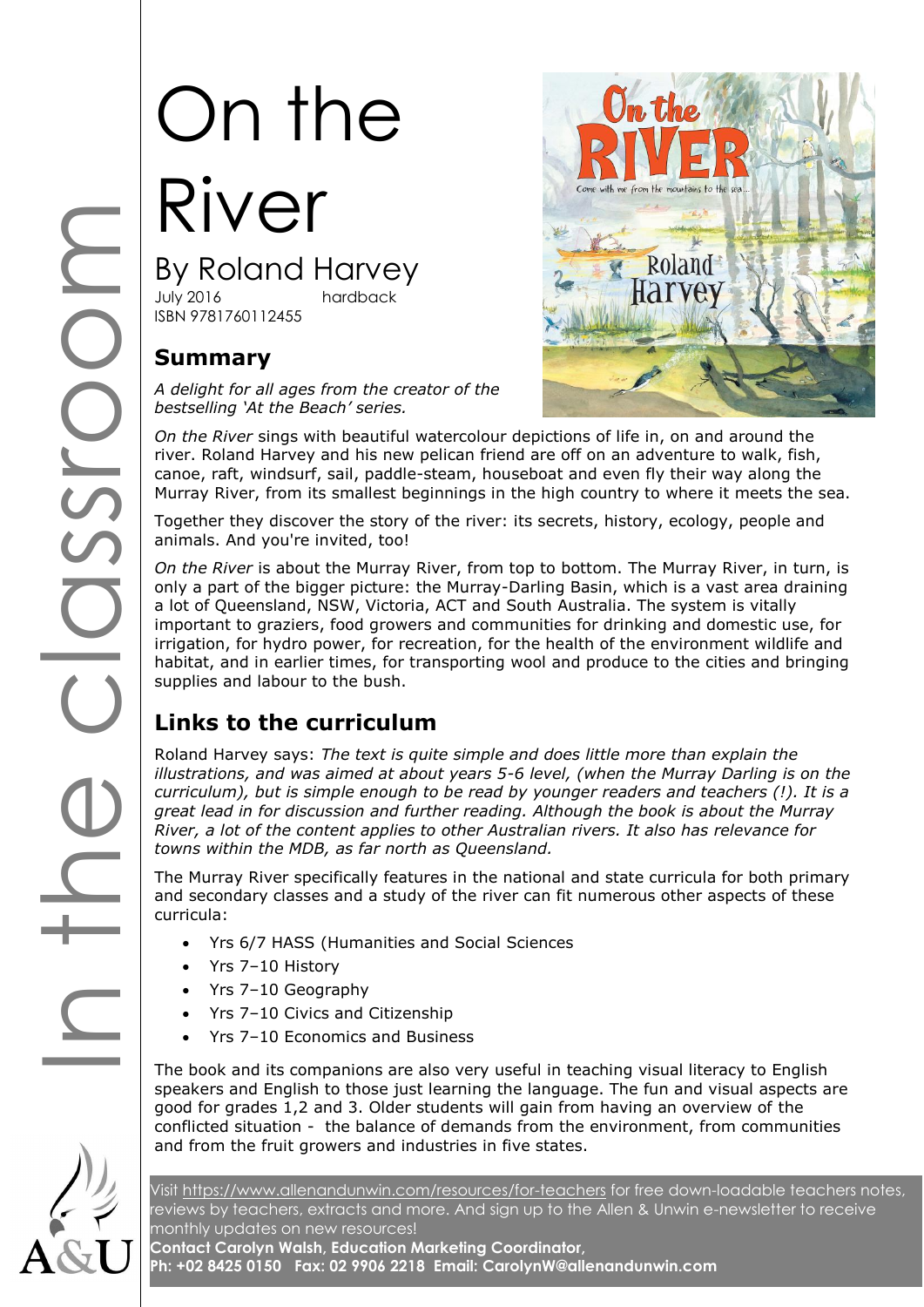# From the author…



## **Note from the author, Roland Harvey**

#### **Themes**

Having a great fondness for the Australian landscape and its inhabitants I thought there was a great opportunity to reveal the history and some of the

secrets of our major river, the Murray. Most people cross the Murray, see little bits of it, fly over it, visit a few tourist spots but seldom see the system as a whole, or appreciate its complexity or the role it plays in our culture environment, economy and lives. For example, not everyone would know that the future and health of the lower Murray, the Coorong and Adelaide's drinking water supply depends as much on how much rain falls in Queensland as what is done on the Murray itself.

The river is subjected to many often conflicting demands: water for irrigation (and hence the survival of fruit, nut and wine industries and small towns along the river); recreation; transport; environmental flows and bird and fish habitats; extraction of water for drinking (Adelaide relies on fresh Murray water for between 40% - 90% of its drinking water, depending on each year's needs and the river's capacity); and has also to cope with various kinds of pollution and insecticide runoff.

At one stage the Coorong was seriously affected by the closing of the Murray mouth, which stopped the flushing of the area with salt sea water and consequent toxicity of a very important habitat and the loss of fish and bird life.

To attempt to capture the spirit of all that in a 32 page, mainly illustrative book for kids which will be read by parents, teachers and hopefully tourists is no small challenge.

I have immersed myself in the river and its culture and allowed my impressions to take over the story telling. Many things occur many times and many places but I have mentioned them only once or twice, in their most important contexts. I have tried to avoid taking sides in any of the conflicting issues, and hope it is a catalyst for more reading and researching.

I have tried to show the diversity and beauty of the river as a babbling mountain stream, as a mighty watercourse and playground, and as a saltwater habitat of the greatest beauty as it reaches the sea and the Coorong.

#### **How I work**

As far as space allowed, I tried to give equal prominence to indigenous, environmental, commercial, tourist, recreational and historical aspects of the river, and make it look like a great place to be (which it is!).

It might be obvious from the illustrations that I have spent a lot of time on and in the river, from top to bottom, and have a great love for it.

The Murray's story is a big one, and I could only hope to give an overview and some insights. I always use humour both visual and the written word, poems, diagrams and so on. For example, to sum up the situation at the junction of the Murray and the Darling, I realised that rather than a list of problems, it could be done in the form of a letter from Murray to Darling.

#### **Activities for younger students**

Kids in class could have a lot of fun with the following activities:

- Make maps
- Write letters
- Draw birds and fish
- Draw diagrams showing the workings of locks, hydro, paddle steamers etc.
- Make a list of problems faced by river communities and environments
- Make a list of things to do on and around the river
- Make a list of things that are made and grown on the river
- Design a houseboat
- Make a poster of all the foods that grow along the river

**2**